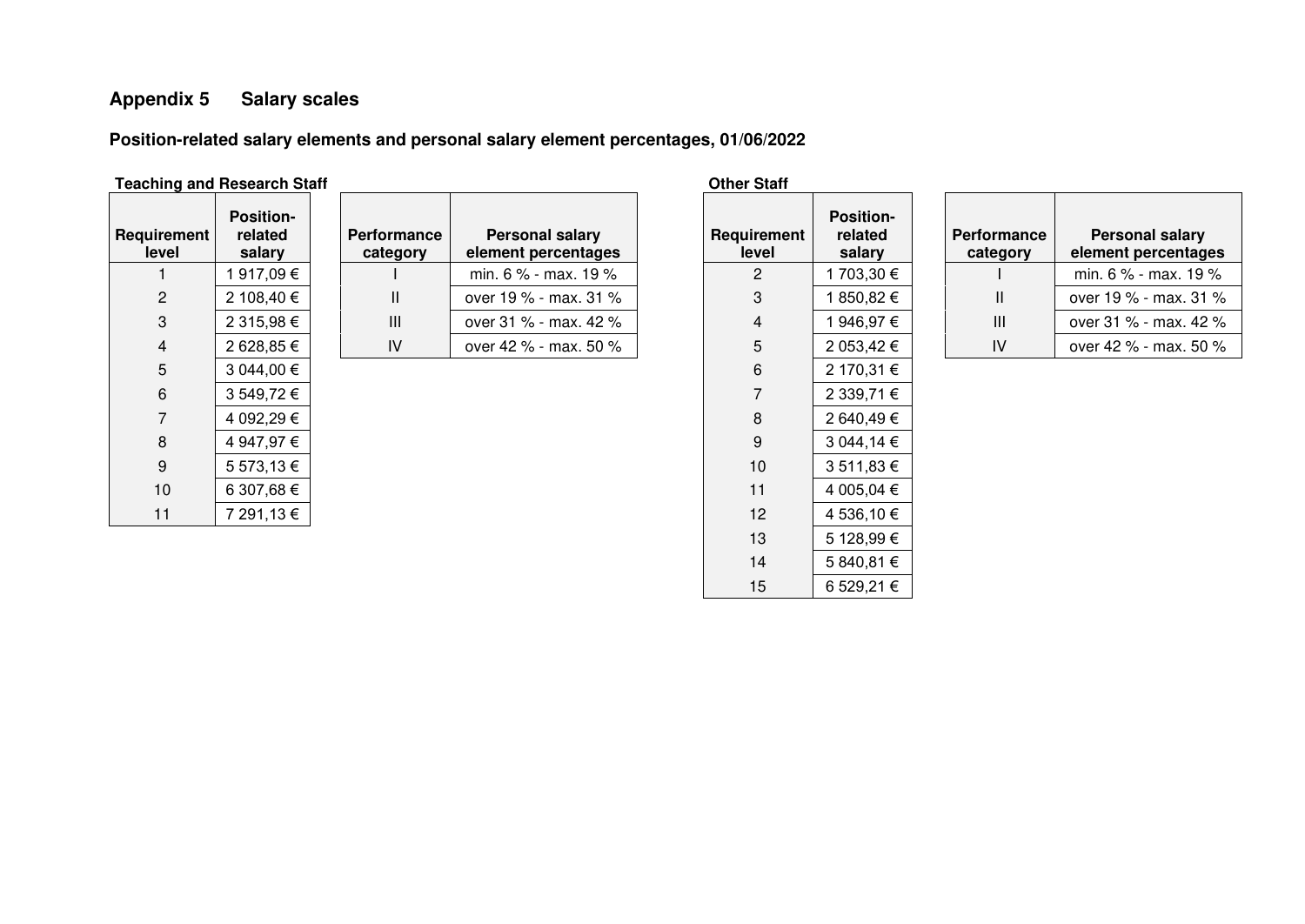## **Position-related salary, 01/06/2022**

**Teaching and Research Staff** 

|                | <b>Performance category I</b> |                    | Performance category II |                    | <b>Performance category III</b> |                    | Performance category IV |                    |                    |
|----------------|-------------------------------|--------------------|-------------------------|--------------------|---------------------------------|--------------------|-------------------------|--------------------|--------------------|
| Requirement    |                               | <b>Lower limit</b> | <b>Upper limit</b>      | <b>Lower limit</b> | <b>Upper limit</b>              | <b>Lower limit</b> | <b>Upper limit</b>      | <b>Lower limit</b> | <b>Upper limit</b> |
| level          |                               | Min. 6 %           | Max. 19 %               | Over 19 %          | Max. 31 %                       | Over 31 %          | Max. 42 %               | Over 42 %          | Max. 50 %          |
|                | 1917,09€                      | 2 032,12 €         | 2 281,34 €              | 2 281,35 €         | 2 511,39 €                      | 2 511,40 €         | 2 722,27 €              | 2 722,28 €         | 2 875,64 €         |
| $\overline{2}$ | 2 108,40 €                    | 2 234,90 €         | 2 509,00 €              | 2 509,01 €         | 2 762,00 €                      | 2 762,01 €         | 2 993,93 €              | 2 993,94 €         | 3 162,60 €         |
| 3              | 2 315,98 €                    | 2 454,94 €         | 2 756,02 €              | 2 756,03 €         | 3 033,93 €                      | 3 033,94 €         | 3 288,69 €              | 3 288,70 €         | 3473,97€           |
| $\overline{4}$ | 2 628,85 €                    | 2 786,58 €         | 3 128,33 €              | 3 128,34 €         | 3 443,79 €                      | 3 443,80 €         | 3 732,97 €              | 3 732,98 €         | 3 943,28 €         |
| 5              | 3 044,00 €                    | 3 226,64 €         | 3 622,36 €              | 3 622,37 €         | 3 987,64 €                      | 3 987,65 €         | 4 322,48 €              | 4 322,49 €         | 4 566,00 €         |
|                | Job requirement<br>bonus      | 3 494,67 €         | 3 923,27 €              | 3 923,28 €         | 4 318,89 €                      | 4 318,90 €         | 4 681,54 €              | 4 681,55 €         | 4 945,29 €         |
| 6              | 3 549,72 €                    | 3 762,70 €         | 4 224,17 €              | 4 224,18 €         | 4 650,13 €                      | 4 650,14 €         | 5 040,60 €              | 5 040,61 €         | 5 324,58 €         |
|                | Job requirement<br>bonus      | 4 050,27 €         | 4 547,00 €              | 4 547,01 €         | 5 005,52 €                      | 5 005,53 €         | 5425,83€                | 5425,84€           | 5 731,51 €         |
| 7              | 4 092,29 €                    | 4 337,83 €         | 4 869,83 €              | 4 869,84 €         | 5 360,90 €                      | 5 360,91 €         | 5 811,05 €              | 5 811,06 €         | 6 138,44 €         |
|                | Job requirement<br>bonus      | 4 791,34 €         | 5 378,96 €              | 5 378,97 €         | 5 921,37 €                      | 5 921,38 €         | 6418,59€                | 6418,60€           | 6 780,20 €         |
| 8              | 4 947,97 €                    | 5 244,85 €         | 5 888,08 €              | 5 888,09 €         | 6 481,84 €                      | 6 481,85 €         | 7 026,12 €              | 7 026,13 €         | 7421,96€           |
|                | Job requirement<br>bonus      | 5 576,19 €         | 6 260,05 €              | 6 260,06 €         | 6 891,32 €                      | 6 891,33 €         | 7 469,98 €              | 7469,99€           | 7 890,83 €         |
| 9              | 5 573,13 €                    | 5 907,52 €         | 6 632,02 €              | 6 632,03 €         | 7 300,80 €                      | 7 300,81 €         | 7 913,84 €              | 7 913,85 €         | 8 359,70 €         |
|                | Job requirement<br>bonus      | 6 296,83 €         | 7 069,08 €              | 7 069,09€          | 7 781,93 €                      | 7 781,94 €         | 8 435,38 €              | 8 435,39 €         | 8 910,61 €         |
| 10             | 6 307,68 €                    | 6 686,14 €         | 7 506,14 €              | 7 506,15 €         | 8 263,06 €                      | 8 263,07 €         | 8 956,91 €              | 8 956,92 €         | 9461,52€           |
|                | Job requirement<br>bonus      | 7 207,37 €         | 8 091,29 €              | 8 091,30 €         | 8 907,22 €                      | 8 907,23 €         | 9 655,16 €              | 9 655,17 €         | 10 199,11 €        |
| 11             | 7 291,13 €                    | 7 728,60 €         | 8 676,44 €              | 8 676,45 €         | 9 551,38 €                      | 9 551,39 €         | 10 353,40 €             | 10 353,41 €        | 10 936,70 €        |